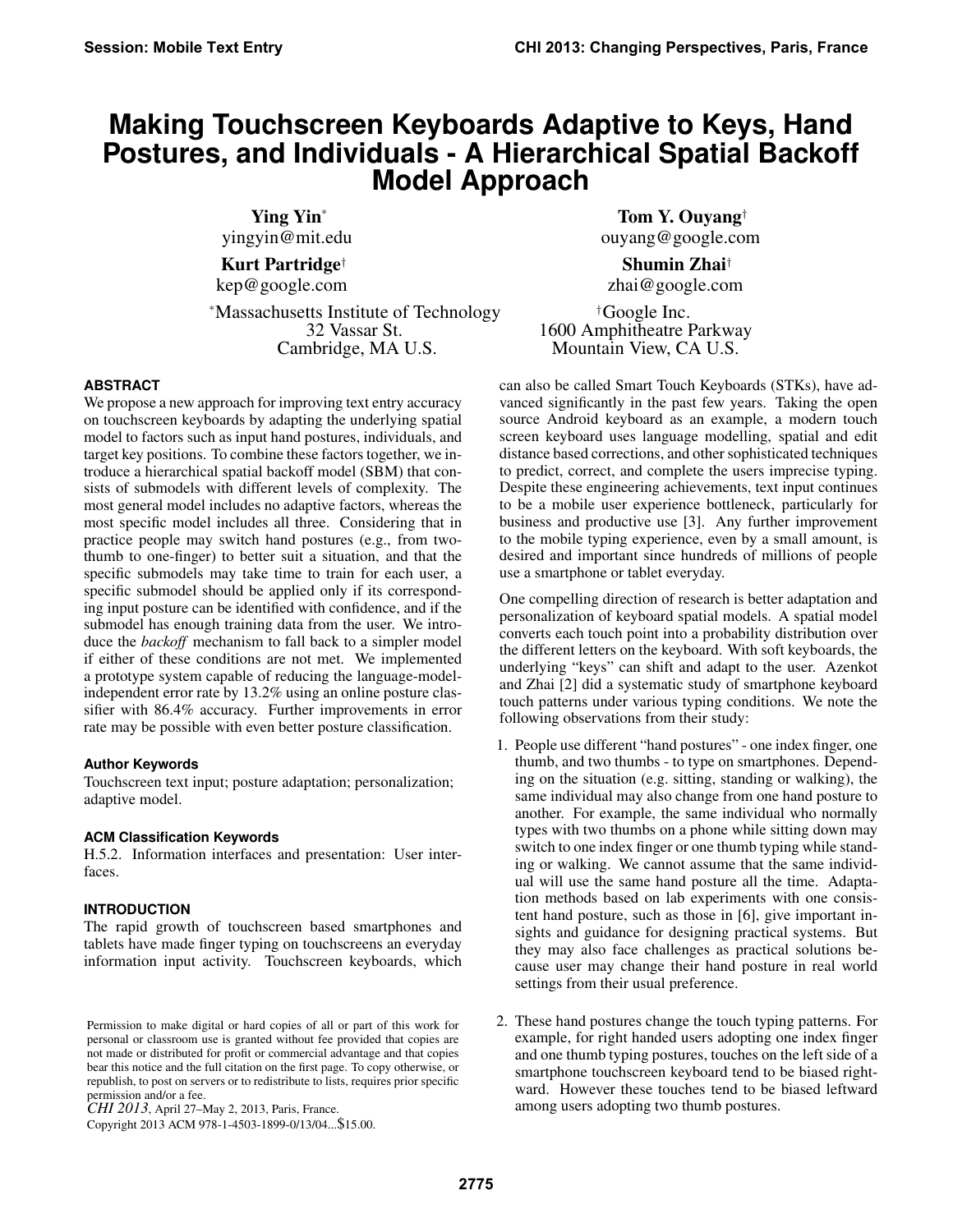- 3. Touch patterns can also depend on letter keys. For example, for one-finger typing, touch points tend to shift downward on the bottom letter row of a touchscreen keyboard, but not the top row  $(Q - P)$ .
- 4. Users touch points tend to spread wider on a collective basis (polling all users data together) than on an individual basis for the same posture. This shows that different users tend to have different touch point distributions, but within the same user, the touch point pattern using the same posture may be more consistent.

Together these findings make a strong case for personalization of smartphone touch keyboard algorithms. However they also illustrate the challenges and complexities of personalization. An advanced keyboard that adapts to user differences needs to account for multiple *adaptive factors* in order to work effectively. For example, a personalized typing model would have limited effectiveness if it could not also adapt to hand posture. This is because the same user can have a very different typing pattern depending on whether she is typing with one finger or two. Effective adaptation may require a combinatorial approach that includes key location, hand posture, and user personalization.

A combinatorial approach raises challenging implementation issues. First, there need to be a large number (e.g., 26 keys  $\times$  3 postures = 78) of submodels for each user. Collecting a sufficient amount of data to build each submodel may take too long to be practically useful, especially for infrequent letters such as, in English, "Z" and "X." Second, if an STK does have a large number of (sub)models, model selection can be a significant challenge. Since each submodel is specific to a combination of factors, a wrong selection may actually hurt the keyboards quality. Correct model selection requires an accurate identification of the current *mode*, i.e. a combination of adaptive factors. While it is relatively easy to identify the individual (for example, by device login), it is not so easy to identify what hand posture the user is applying to each tap.

To address these challenges, we propose and explore a hierarchical backoff approach to building adaptive STK spatial models. The models in the hierarchy range from generic (e.g. a base model that is user, key, and posture invariant) to specific (e.g., a model that has specialized parameters for each user, key, and posture combination). When a user first starts typing on a hierarchical adaptive keyboard, it initially defaults to the base model, and the other more specific models are dormant. The system continues to collect touch points data from the user to train submodels. A submodel becomes *mature* when a sufficient amount of data is available to train it. Determining the threshold for the minimum amount of data required is an essential part of the backoff model, which we discuss later in the paper. A *mature* model will continue to renew itself with new user data to accommodate both short and long-term adaptation to changes in user behavior. If there is not enough data to train the model or the system is not confident enough that the model is appropriate, the system *backs-off* to a more general model or the base model. This hierarchical backoff approach is a major contribution of this

paper, and offers the following advantages for fast and robust adaptation in an STK:

- 1. It does combinatorial and fine grained adaptation, not only to the user as a single lumped entity, but also in combination with other factors such as hand posture and key location. It is therefore more practical and less brittle since it does not assume one user will always use the same hand posture in all situations.
- 2. It is conservative. Posture adaptation is applied only if the posture detection is confident enough, and when its corresponding submodel is *mature*. It is also designed to be conservative and biased towards the standard base model if either of these condition is not clearly satisfied. This minimizes the risk of over-adaptation and transitional instability when the user changes hand posture.
- 3. The system does not require a separate training (data collection) phase for each individual. Instead, it adapts to a user gradually as she is typing. This makes it more practical to Instead, it adapts to a user gradually as she is typing. This makes iInstead, it adapts to a user gradually as she is typing. This makes it more practical to deploy and eliminates any additional interruption or burden on the user.
- 4. The system continually updates and renews itself, so it can accommodate long-term changes in user behavior.

We call keyboards built in such an approach SBM (spatial backoff model) keyboards. The SBM approach also raises many questions and challenges that will be addressed in the rest of the paper. Here we give a brief outline to these problems and their solutions.

We first report one analysis on the relative key detection power of various spatial models specific to the combinatorial factors of keys, hand postures, and users in the "Comparison of Spatial Model" section. The analysis is based on *observed* posture and user-intended key. This means the true identity of the posture and the keys users intend to type are known. With our dataset it was found that, compared to the base model, posture- and key-specific spatial models could reduce character error rate by about 11.5%, and that user- and key-specific spatial models could reduce character error rate by about 14.2%. These reductions in error rates represent theoretical upper bounds based on our dataset.

Second, in the "Input Hand Posture Classification" section, we present a detailed SVM (support vector machine) classifier of hand postures that distinguishes between two-thumb and one-finger (including one-thumb and one-index-finger) postures from the user's touch points on the fly while she is entering text. This approach is able to achieve an accuracy rate of 86.4%.

Third, in the "Evaluation of Standalone SBM" section, we show that posture classification combined with adaptive models improves spatial model performance, reducing the character error rate by 13.2% over a non-adaptive baseline model.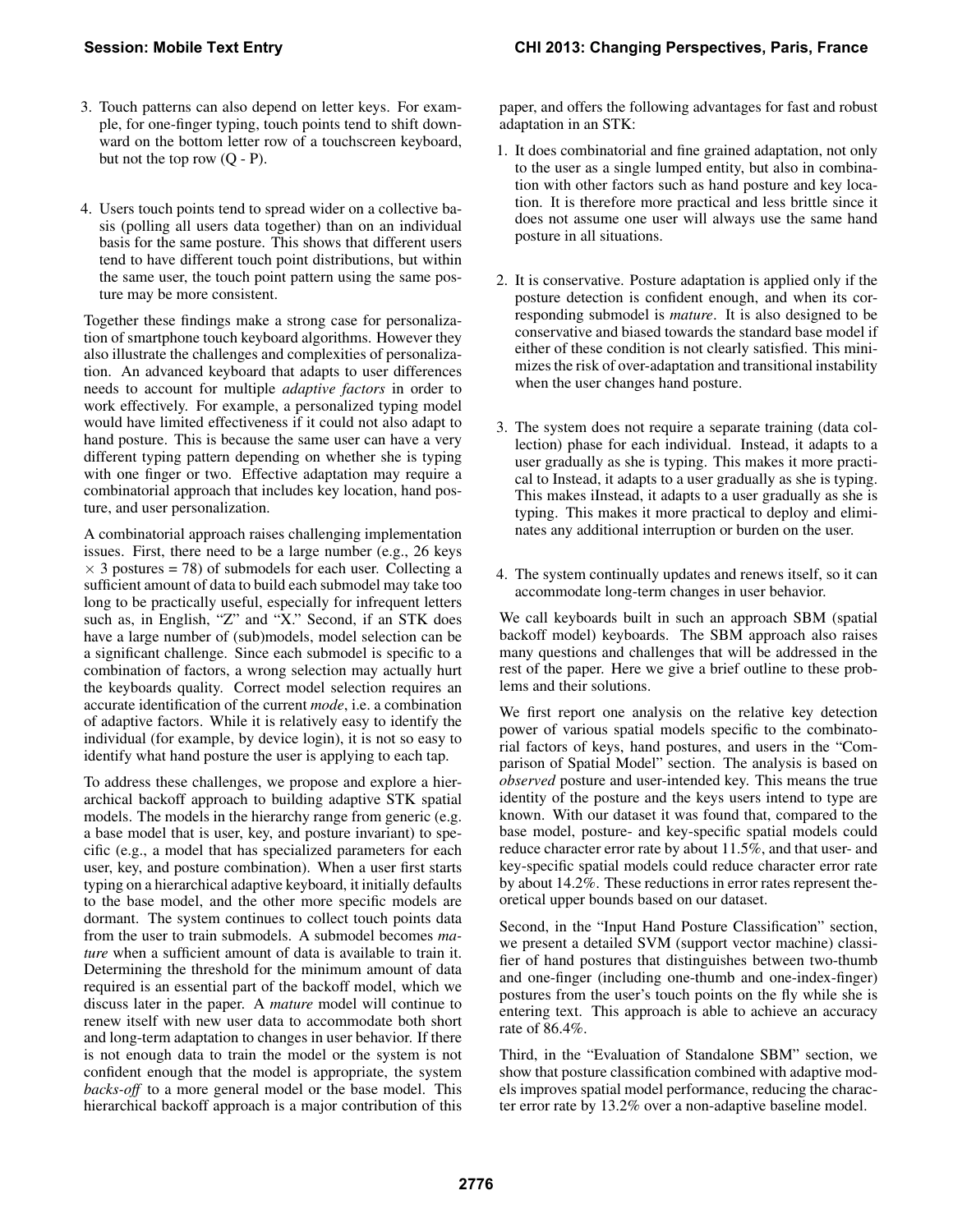# **RELATED WORK**

There is a body of active research on using spatial models, language models, and a combination of the two to improve text entry accuracy on an STK. For example, Al Faraj et al. [\[1\]](#page-9-3) and Magnien et al. [\[16\]](#page-9-4) both use visual highlight of the next possible keys to aid typing. Their predictions of the next keys are based on a language model which is independent of the improvements we propose through spatial model adaptation.

Kristensson et al. [\[13\]](#page-9-5) propose a geometric pattern matching technique to improve stylus input accuracy. They match the geometric pattern of the touch points on a stylus keyboard against patterns formed by the letter key center positions of legitimate words in a lexicon. Their approach uses a combination of spatial and language models. However, their spatial model is not adaptive. While our focus is on tapping input, the same adaptive spatial model approach can be potentially applied to the gesture-based input.

Goodman et al. [\[7\]](#page-9-6) explore key adaptive spatial models for stylus input by using separate bivariate Gaussian distributions with means and covariance matrices per key. Zhai et al. also show that the hit points for each key on a custom keyboard [\[20\]](#page-9-7) are normally distributed, but furthermore that the centers of the distributions shift in different directions depending on the positions of the keys [\[21\]](#page-9-8). In their relative keyboard input system, Rashid et al. [\[17\]](#page-9-9) use a different bivariate Gaussian for each key. However, the error rate of their system is high because of the keyboard position is not fixed.

Building on [\[7\]](#page-9-6), Gunawardana et al. [\[8\]](#page-9-10) use restricted bivariate Gaussian models in their anchored key-target resizing method. Key-target resizing means dynamically adjusting the underlying target areas of the keys based on their probabilities. The probabilities can be a combination of spatial model and language model probabilities. They argue that overly aggressive key-target resizing can sometimes prevent a user from entering their desired text, and hence violate his or her expectation about keyboard functionality. They ensure that a touch point within the anchor area of a key is always detected as that key irrespective of the language model.

In personal adaptation for STK, Findlater and Wobbrock [\[6\]](#page-9-2) explore spatial model adaptation on large touch surfaces, in which one can use ten fingers to do traditional desktop style touch typing. Based on a user study of 12 participants, they find measurable performance improvements when the keyboard touch typing model is able to adapt to a particular user.

In comparison to ten-finger typing on a large touch surface, the individual differences in one-finger or two-thumb typing on smartphones are more subtle but still compelling. Rudchenko et al. [\[18\]](#page-9-11) developed a text entry game for smartphones that provides targeting words for users to type to improve their typing experience. As a side effect, the game generates labeled touch point data that can be used as training data to build spatial models. Their results, based on a user study of 6 participants, show that key-target resizing based on a spatial model only, without personalization, gives an error reduction of 18.9% over no key-target resizing. When adding personalization, there is a further 2.84% error reduction. The

results show the benefit of user adaptation in an ideal condition in which the intended key is known. In real use, however, the intended key is unknown and can only be inferred from the current spatial and language models. In our prototype implementation and evaluation we impose this same real-world limitation. We build the user-adaptive spatial model by probabilistically assigning a key to each of the user's touch points, without relying on the hidden identity of the true intended key.

The user- and key-adaptive methods mentioned above all assume that a user's input posture remains the same. As far as we are aware, our work is the first to investigate adaptation of dynamically changing postures.

There is also a body of applicable work on user modeling and adaptation not directly related to touch keyboard typing. A system can be considered a user-adaptive system if it makes nontrivial inferences about properties of the user, and adapts its actions to these inferred properties [\[10\]](#page-9-12). Some systems use rule-based adaptation that may lack empirical justification, while others use decision-theoretic methods (e.g., [\[11\]](#page-9-13)). Jameson et al. [\[10\]](#page-9-12) argue that it is important to develop decision procedures for adaptation in a principled and empirically justified way, and they present a method to do so based on a Bayesian network model. We also use a data-driven approach for adaptation and build a relative simple user model compared to theirs. More work could be done in the usermodeling direction to incorporate even more properties for STK adaptation, e.g., whether the user is walking or sitting, the user's body posture, etc.

The idea of backing off to a lower level model when a more specific model is not available is commonly used in language modeling for speech recognition [\[12,](#page-9-14) [22\]](#page-9-15). For example, when unseen *n*-gram events are encountered, the backoff classbased *n*-gram language model is used. In language modeling, all variables are observed including backoffs. However in our model some of the variables are observed, e.g. user, whereas some are hidden and need to be inferred, e.g. posture. As a result, the backoff conditions are more complicated in our model.

Finally, researchers have explored other ways to improve the text input experience on touchscreen keyboards. One method is to vibrotactile feedback [\[5,](#page-9-16) [9\]](#page-9-17). Another is to use alternative keyboard layouts optimized for typing speed (word per minute) based on Fitts' law and character level digraph frequencies [\[20,](#page-9-7) [15\]](#page-9-18). These dimensions are orthogonal to the language and the spatial models, and can be potentially combined together to further increase the input accuracy and speed.

# **RESEARCH METHODS**

We use a combination of HCI and ML (machine learning) methods to develop and evaluate the SBM.

We use a previously published smartphone typing dataset as the empirical basis for our training and cross-validation [\[2\]](#page-9-1). We will call it the Pepper dataset in the rest of the paper for easy reference. Briefly, the experiment involved 32 participants who were given random phrases to type on a "data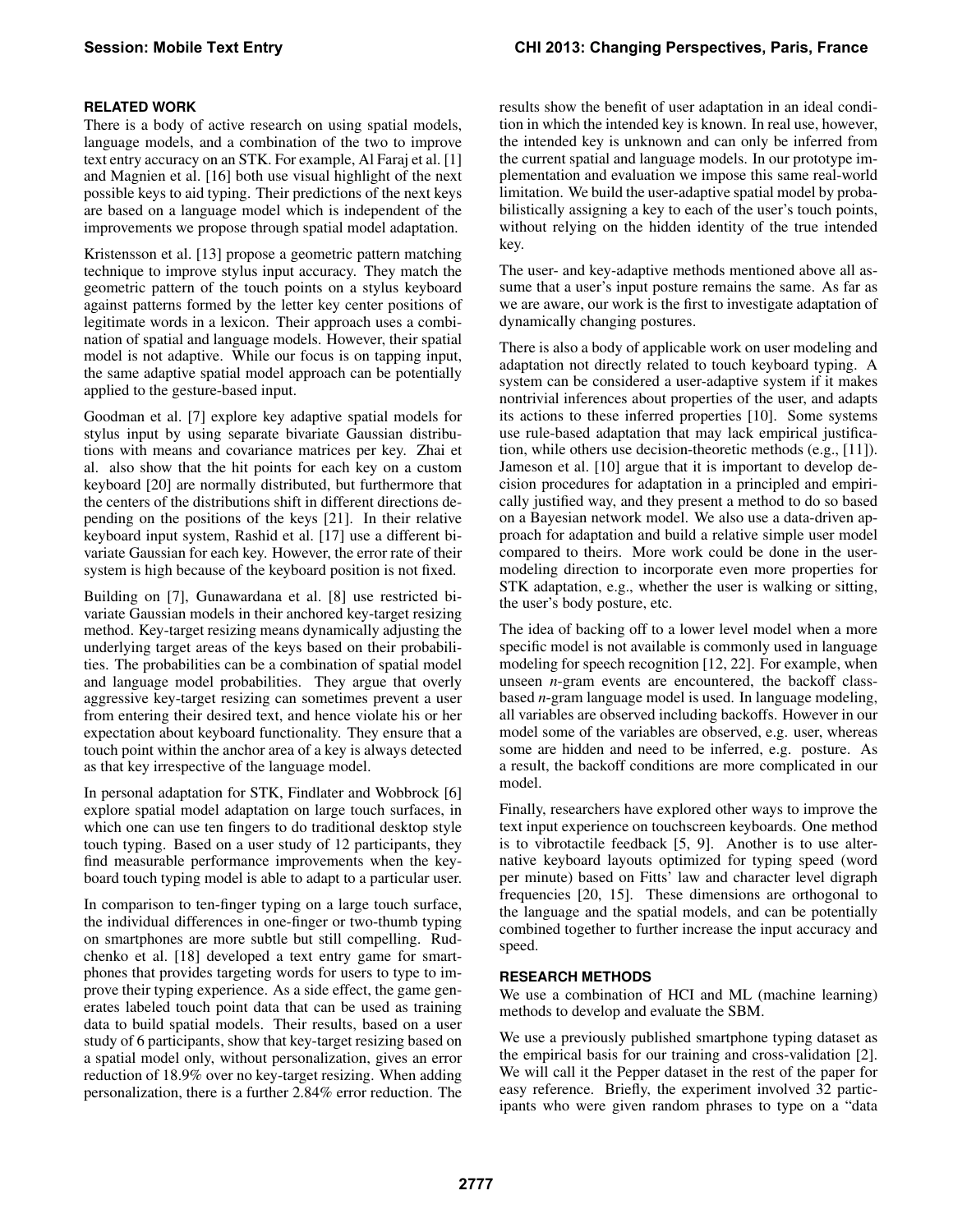collector" keyboard on an Android touchscreen phone. The "data collector" keyboard was designed to collect data that reflected users' natural instincts, uninfluenced by the keyboard's actual performance. The keyboard therefore displayed only an asterisk as a placeholder for each tap, and did not provide a backspace key. The experiment was betweensubjects, with each subject adopting a different hand posture. For consistency, we removed the data from the two left-handed users in our analysis. This leaves 9 users using one-index-finger input, 11 users using one-thumb input, and 10 users using two-thumb input. We also filtered out touch points that are 1.5 times the height of the key away from the center of the target key. After this, there are 84,292 total touch points.

A basic dependent variable of the dataset and any models built from it is "character error rate." This is measured by the difference between the character in the target phrase and character determined from the touch point via a spatial model. Note that although this rate can be viewed as a percentage of the total number of characters in the target phrase, it is to be interpreted cautiously. First, a 0% error rate may never be achievable in the Pepper dataset because the participants were asked to type naturally and fast. Second, the absolute error rate maybe dataset-dependent and is not necessarily what a user would experience in practice. Nonetheless, the comparative error rates across conditions can be informative of the qualities of different models.

To get a sense of the error variation among different input postures, we calculate the mean error rates by checking whether each touch point lies within the bounding box of the target key. The mean error rates per person using this method are 7.98% (SD = 5.7) overall, 7.92% (SD = 5.8) for oneindex-finger,  $6.59\%$  (SD = 3.7) for one-thumb, and  $10.69\%$  $(SD = 7.4)$  for two-thumb input respectively. Since there is much less difference between the index finger posture and the single thumb posture, and because of posture classification reliability concerns, we combine the index-finger posture and the one-thumb posture into a single one-finger posture condition. Hence the posture class random variable  $y$  can take values in the set  $\mathcal{Y} = \{$  one-finger, two-thumb  $\}$ . For all evaluations below, the ratio of the number of users using one-finger input to that using two-thumb input is kept the same for the training and testing datasets.

# **HIERARCHICAL SPATIAL BACKOFF MODELS (SBM)**

The hierarchical adaptive SBM consists of a number of submodels in different "levels" (Figure [1\)](#page-3-0). Each submodel is represented by a bivariate Gaussian distribution [\[2,](#page-9-1) [7,](#page-9-6) [17\]](#page-9-9). The lowest level is the base model which is key-, user-, and posture- independent, i.e. all the keys have the same Gaussian distribution  $N(\mu, \Lambda)$  where  $\mu \in \mathbb{R}^2$  is the mean  $(x, y)$ offsets from the center of each key's bounding box, and Λ is the  $2 \times 2$  covariance matrix. This is the most general model combining all data together. The higher level submodels adapt to a combination of key positions, hand postures, and users. For example, the "posture-adaptive" model adapts to input posture only, which means there are separate Gaussian models  $N(\underline{\mu}_y, \Lambda_y)$  for each posture y for *all* 



<span id="page-3-0"></span>Figure 1. A complete hierarchical spatial backoff model. For practical purposes, not all the submodels need to be included. The models with thicker lines are the ones we included in the prototype implementation.

keys. The "posture- & key-adaptive" model adapts to both posture and key which means there are separate Gaussian models  $N(\underline{\mu}_{y,k}, \Lambda_{y,k})$  for each posture y and key k combination. At the highest level there are separate Gaussian models  $N(\underline{\mu}_{y,u,k},\Lambda_{y,u,k})$  for each posture y, user u, and key k combination.

Each combination of the factors needs a sufficient number of samples to build a reliable model. Hence, each submodel would only become *mature* when its reliability passes a set threshold. Otherwise a lower order model (backoff) will be used instead.

Figure [1](#page-3-0) shows a *complete* hierarchy of the submodels with all possible combinations of the three adaptive factors. However, depending on the relative effectiveness of the submodels, it may not be necessary to include all of them in an implementation. In this paper, we focus on analyzing the keyadaptive model, posture- and key-adaptive model and userand key-adaptive model. The order of the backoff process, and the priority of the submodels at the same level can also be design choices, but the analysis in the next section gives guidance and suggestions on how to determine an order.

### **KEY ESTIMATION FORMULATION**

As mentioned in the Research Methods section, our basic measure for analysis and comparison of the spatial models is character error rate. This is computed as:

character error rate = 
$$
\frac{\text{# wrongly estimated characters}}{\text{# all target characters}}
$$
 (1)

Character estimation is made based on an underlying model, which can consist of both a language model and a spatial model. We use  $\theta$  to denote the parameter vector of the overall model. Given  $\bar{i}^{\text{th}}$  touch point coordinates  $c_i \in \mathbb{R}^2$ , we estimate the input character as the most likely intended key,  $\hat{k}_i$ ,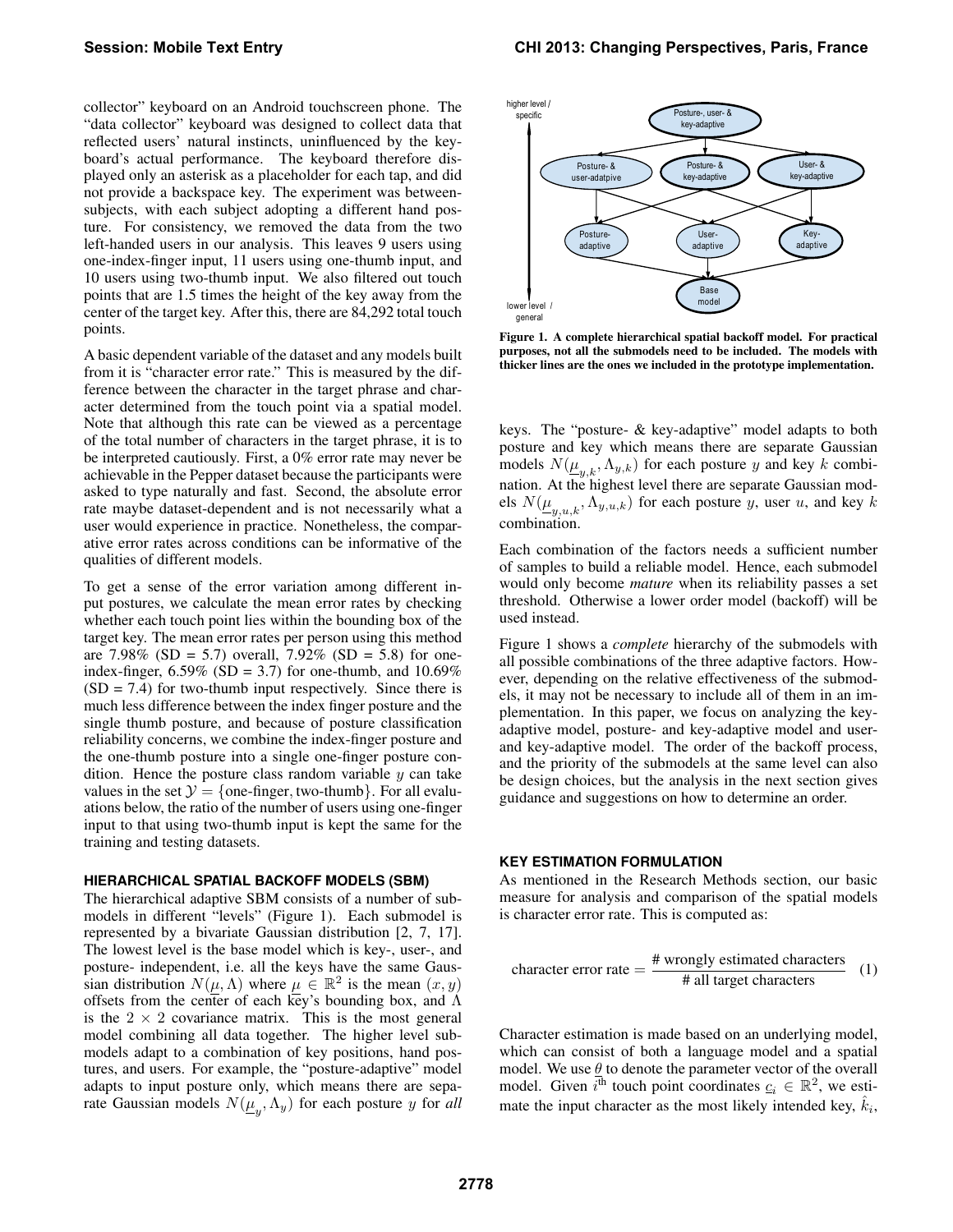given by the following formulation:

$$
\hat{k}_i = \arg\max_k p(k|\underline{c}_i; \underline{\theta})
$$
\n(2)

$$
= \arg \max_{k} \frac{p(\underline{c}_i, k; \underline{\theta})}{\sum_{k} p(\underline{c}_i, k; \underline{\theta})}
$$
(3)

$$
= \arg\max_{k} p(\underline{c}_i, k; \underline{\theta})
$$
\n(4)

$$
= \arg\max_{k} p(k; \underline{\theta}_l) p(\underline{c}_i | k; \underline{\theta}_s)
$$
\n(5)

where  $\theta_l$  represents the parameter vector of the language model and  $\underline{\theta}_s$  represents the parameter vector of the spatial model. The  $p(k; \underline{\theta}_l)$  term is related to the frequencies of letters and is part of the language model. To investigate whether spatial model adaptation can be beneficial, we analyze key estimation using the spatial model alone as a first step. Hence we assume  $p(k; \underline{\theta}_l)$  is the same for all k (i.e. a uniform language model). As a result

$$
\hat{k}_i = \arg \max_k p(\underline{c}_i | k; \underline{\theta}_s)
$$
\n(6)

The spatial model parameter vector  $\theta_s$  depends on the submodel selected from the hierarchical SBM. For example, when the posture-, user- and key-adaptive model is selected, then

$$
\hat{k}_i = \arg \max_{k} \sum_{y,u} N(\underline{c}_i - \underline{o}_k; \underline{\mu}_{y,u,k}, \Lambda_{y,u,k})[[y = \mathbf{y} \wedge u = \mathbf{u}]]
$$
\n(7)

where  $\mathcal{Q}_k$  is the center of the visual bounding box of key k, and  $c_i - o_k$  represents the offset. y and u represent a particular value for the posture and the user respectively.  $[|y| = y \wedge u]$  $|u|| = 1$  if the statement is true, and 0 otherwise. Note that we use serif fonts, e.g.,  $y$ , to denote random variables, and use sans-serif fonts, e.g., y, to denote known quantities.

The above formulation assumes the values of the posture and user variables are known. For the user variable, this is reasonable because smartphones are personal devices and we can assume that the same user types on the same device. For the posture variable, potentially we could use a soft decision and combine probability distributions together based on the posture probability,  $p(y)$ . For the analysis in the "Comparison of Spatial Models" section below, the values for y and u are *observed* based on the dataset. This establishes the upper bound for the potential benefits from the adaptations. In the "Implementation and Evaluation" section, only the user is *observed*; the value for the posture variable y is *inferred* through probabilistic classification.

## **COMPARISON OF SPATIAL MODELS**

We compare character error rate with different adaptive spatial models to analyze their relative effectiveness (Table [1](#page-4-0) and Figure [2\)](#page-4-1)). This can suggest the order of the backoff models to use when there is not enough data for higher level models. 10-fold cross-validation is used, and the training and testing data sets have different users.

The simplest model is a Gaussian distribution with zero mean and the same spherical covariance matrix for all the keys.

| <b>Spatial model</b>                                                                                 | <b>Character</b><br>error rate<br>(SD) |
|------------------------------------------------------------------------------------------------------|----------------------------------------|
| Distance from the center of the keys                                                                 | $7.98\%$ (5.7)                         |
| Base model (same Gaussian model<br>$N(0,\Lambda)$ for all the keys with a full<br>covariance matrix) | $7.85\%$ (5.4)                         |
| Key-adaptive model, $N(\mu_k, \Lambda_k)$                                                            | $8.02\%$ (5.6)                         |
| Posture $\&$ key-adaptive<br>model,<br>$N(\underline{\mu}_{y,k}, \Lambda_{y,k})$                     | $7.06\%$ (4.4)                         |
| Individual &<br>key-adaptive<br>model,<br>$N(\underline{\mu}_{u,k}, \Lambda_{u,k})$                  | $6.85\%$ (4.4)                         |

<span id="page-4-2"></span><span id="page-4-0"></span>Table 1. Comparison of character error rate (no language model) with different spatial models using 10-fold cross-validation. These results represent the theoretical upper bounds for the different adaptive spatial models based on the Pepper dataset since they assume *observed* postures and intended keys when building the models.



<span id="page-4-1"></span>Figure 2. Bar plot of error rates in Table [1](#page-4-0) with error bars indicating the standard error of the mean (SEM).

This model detects keys by choosing the key with the shortest Euclidean distance from the tapping coordinates. Our base model has a full covariance matrix  $\Lambda$  learned from the training data, but the same base model  $N(0,\Lambda)$  is used for all keys. Hence, when using the base model for key estimation, the most likely intended key is

$$
\hat{k} = \arg\max_{k} N(\underline{c}_i - \underline{o}_k; \underline{0}, \Lambda) \tag{8}
$$

## **Key Adaptation**

A basic key-adaptive model has one bivariate Gaussian model  $N(\underline{\mu}_k, \Lambda_k)$  for each key k built using data from all users in the training dataset. The most likely intended key based on key-adaptive model is

$$
\hat{k}_i = \arg\max_k N(\underline{c}_i - \underline{o}_k; \underline{\mu}_k, \Lambda_k)
$$
\n(9)

The result in Table [1](#page-4-0) shows that the key-adaptive model has a higher error rate than the base model. A little investigation shows that different hand postures tend to shift key specific spatial model in different ways, sometimes even in opposite directions. For example, in Figure [3\(a\),](#page-5-0) we observe that the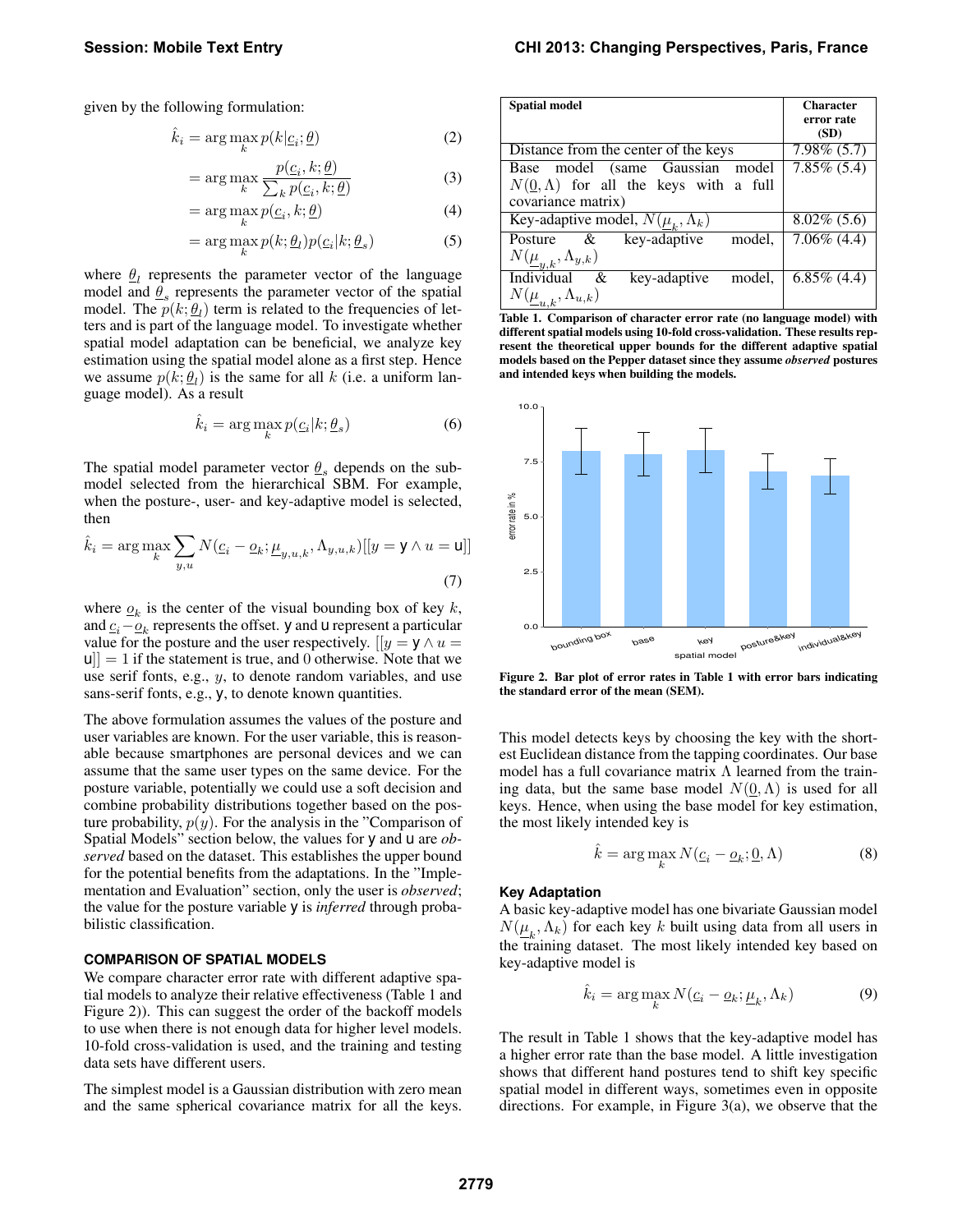<span id="page-5-0"></span>

<span id="page-5-2"></span>



<span id="page-5-1"></span>(b) Posture- and key-adaptive (c) Posture- and key-adaptive model for one-finger input model for two-thumb input

Figure 3. Comparison of effective key areas with different spatial models. Each colored area presents the region such that if the user taps in that region, the spatial model will classify that key with the corresponding key label.

effective area of the "W" key goes slightly beyond the visual key boundary between "E" and "W." For one-finger input, there is a horizontal offset biased to the right for the "W" key, whereas for two-thumb input, there is a horizontal offset biased to the left for the "W" key. When mixing these opposite effects together in key adaptation, no meaningful results could be expected. The base model suffers the same setback, but even though neither of the two models closely models the underlying distributions of the touch points, the base model, with fewer parameters than the key-adaptive model, may be more generalizable when there are limited data.

#### **Posture Adaptation**

Key adaptation becomes more effective when combined with posture adaptation as shown in Table [1.](#page-4-0) There is 12.0% reduction in error rate compared to key adaptation only. A twosample one-sided paired t-test shows that the improvement in accuracy is significant when using posture and key adaptation versus key adaptation only  $(t(29) = -2.4421, p = 0.01)$ .

There can be different levels of complexity for posture adaptation. For the most complex one, we can have two models for each key for each input posture, i.e.,  $N(\underline{\mu}_{y,k}, \Lambda_{y,k})$  for  $y \in \{\text{one-finger, two-thumb}\};$  or we can do posture adaptation only for a certain number of keys, for examples for keys on the left side only or a smaller subset of keys on the left side. We experimented with these options and the best result obtained is when posture adaptation is applied to the keys on the left side while keeping the Gaussian models for the keys on the right side independent of postures, i.e.,  $N(\underline{\mu}_k, \Lambda_k)$ . The error rate for posture and key adaption shown in Table [1](#page-4-0) is based on this option. This approach is similar to the "parameter tying" technique that is often used in acoustic modeling in speech recognition [\[4\]](#page-9-19) and natural language processing [\[14\]](#page-9-20) to deal with insufficient training data.

From [\(5\)](#page-4-2), the most likely intended key based on posture- and key-adaptive model can be written as

$$
\hat{k}_i = \arg\max_k \sum_{y} p(\underline{c}_i|k, y; \underline{\theta}_s)[[y = \mathbf{y}]], \quad (10)
$$

where

$$
p(\underline{c}_i|k, y; \underline{\theta}_s) = \begin{cases} N(\underline{c}_i - \underline{o}_k; \underline{\mu}_{y,k}, \Lambda_{y,k}) & \text{if } k \text{ is on left side} \\ N(\underline{c}_i - \underline{o}_k; \underline{\mu}_k, \Lambda_k) & \text{if } k \text{ is on right side} \end{cases}
$$
(11)

The choice of this set of keys is not arbitrary. As observed by Azenkot et al. [\[2\]](#page-9-1), the difference in horizontal offsets of the touch points from different postures are most prominent for the keys on the left side. In addition, the analysis of variance based on the tapping coordinates from the Pepper dataset shows that, for different postures, there are significant differences in the means of the  $x$  coordinate for the keys on the left side of the keyboard ( $p < 0.05$ ).

Figures [3\(b\)](#page-5-1) and [3\(c\)](#page-5-2) show the comparison of effective areas of the keys with spatial models adapted to one-finger input and two-thumb input respectively. Note how the key areas for the left-side keys shift to the left for two-thumb input, and shift to the right for one-finger input. The difference in the effective key areas is the same concept as key-target resizing mentioned in [\[8,](#page-9-10) [18\]](#page-9-11).

The error rate in Table [1](#page-4-0) is based on perfect knowledge of the posture. In a deployed system, the online posture classification may introduce errors. To mitigate the problem, the posture-adaptive model can be enabled only if the posture classification confidence is high. The details are explained in "Evaluation of Standalone SBM section.

#### **User Adaptation**

The user- and key-adaptive model reduces the error rate by 14.7% over the key-adaptive model. As some data is needed to build the user and key-specific model, the most likely intended key  $k_i$  can be written as:

<span id="page-5-3"></span>
$$
\hat{k}_i = \arg\max_k \sum_u p(\underline{c}_i|k, u; \underline{\theta}_s)[[u = \mathbf{u}]], \quad (12)
$$

where

$$
p(\underline{c}_{i}|k, u; \underline{\theta}_{s}) = \begin{cases} N(\underline{c}_{i} - \underline{o}_{k}; \underline{\mu}_{k}, \Lambda_{k}) & \text{if } i \leq T_{\text{user}} \\ N(\underline{c}_{i} - \underline{o}_{k}; \underline{\mu}_{u,k}, \Lambda_{u,k}) & \text{if } i > T_{\text{user}} \end{cases}
$$
(13)

 $T_{user}$  is the minimum number of data points needed to build a user-specific key model. Equation [\(13\)](#page-5-3) shows the backoff mechanism for the user- and key-adaptive model. The threshold can also be key dependent, i.e.  $T_{user, k}$  for each key k. We have not experimented with this variation and this can be part of the future work.

The result in the last row of Table [1](#page-4-0) is computed by the following method. For each fold of the cross-validation, data from the training set are used to train the combined backoff key models. For each user  $u$  in the test set, 50% of the data for each key is used to train the user- and key-adaptive model,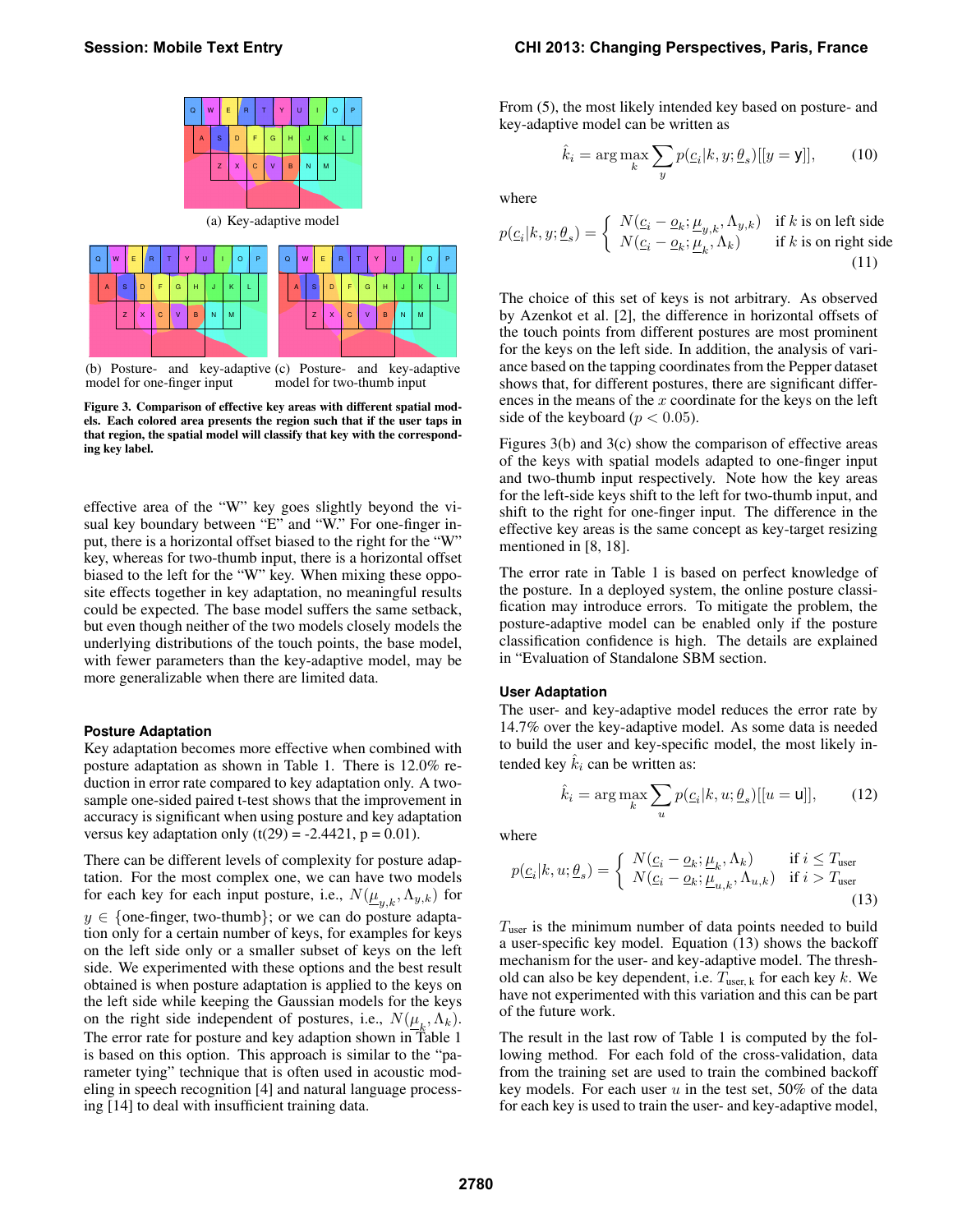

<span id="page-6-0"></span>Figure 4. Graph showing how key estimation error rate for key E changes as the number of points used to build the user-adaptive model for key E increases.

i.e.,  $N(\mu_{u,k}, \Lambda_{u,k})$ . The intended keys of these data points are evaluated on the combined backoff key models. The remaining 50% of the test data for each user are evaluated on the user- and key-adaptive model.

The black line in Figure [4](#page-6-0) shows how key estimation error rate for the "E" key changes as the number of points used to build the personalized model for key "E" increases. The green line indicates the error rate when using the keyadaptive model only. The error rates are obtained using crossvalidation and are based on the touch points that are not used in building the model. We choose "E" as an example because it has the most number of data points (around 90) for each user in the Pepper dataset besides the "Space" key. It is hard to do the analysis for the other keys with relatively small number of data points. However, we believe the result would be applicable to other keys. Also due to the limited number of data points, we only show the trend until the number of touch points used to build the user model is 70. Nevertheless, the figure still shows a general trend, and suggests that the minimum number of data points for building a userand key-adaptive model should be at least 55 when the error rate becomes lower than that when using key-adaptive model alone. This is only a single data point for one key, but since it's cross-validated and averaged over several users, it is probably not too far from the real threshold.

## **INPUT HAND POSTURE CLASSIFICATION**

The posture-adaptive model requires a real-time posture classifier. For this paper, we have developed a classifier that continuously estimates  $y \in \{two\text{-thumb, one-finger}\}$  from only the user's input touch points. Note that a variety of sensor, signals, and algorithms could be used, but optimal posture classification is not the primary goal of this paper.

Our analysis of the touch point data shows that for one-finger input, the time taken increases with the distance moved, whereas for two-thumb input, there is no obvious trend. The difference is more significant when the log distance (natural log) between two consecutive touch points is greater than 5.

The result makes intuitive sense. For example, a user may take a longer time than average to type the letters "AL" using one finger because the finger has to travel a long distance from the "A" key to the "L" key on a Qwerty keyboard. But with two thumbs, typing "AL" can be faster than average because different hands are used for each key. No long distance move is required.

Based on this finding, we include the time elapsed and the log distance between two consecutive touch points as two features for the posture classifier. To account for individual typing speed differences, we also use normalized time elapsed between consecutive key presses as the third feature. It is calculated by dividing the time elapsed since the last touch point by the average time elapsed for the last 10 touch points.

Using 20 users data for training and 10 users data for testing, we train an SVM classifier offline using these three features. Each input touch point satisfies condition  $C$ : it is on the other side of the keyboard from the previous touch point, and the log distance from the previous touch point is at least 5. This classifier gives a probability score  $p_y^{\text{single}}$  for these touch points. Note that  $\sum$ y∈Y  $p_y^{\text{single}} = 1$ . The posture classification

accuracy for these touch points is 83.6%.

In order to classify every key tap and assuming the user does not change posture rapidly, we look at a sliding time window of 10 touch points (about 2 words). For each time window, we use another SVM classifier with the following features:

- 1. Correlation between time elapsed and log distance (this feature has the advantage of being speed independent)
- 2. Sum of  $p_{one-finger}^{single}$  for touch points satisfying condition C.
- 3. Sum  $p_{\text{two-thumb}}^{\text{single}}$  for touch points satisfying condition C.
- 4. Number of touch points within the window classified as one-finger input.
- 5. Number of touch points within the window classified as two-thumb input.

Features 2-4 are also normalized by the window size. The history of the touch points are cleared for every new typing session. The choice of the size of the sliding window represents a trade-off between the accuracy of the classification and how responsive the system is when the user changes posture. We assume that in general users do not change posture more often than every two words.

The sliding time window classifier gives a final probability score  $p_y$  for posture y for each touch point. Again  $\sum p_y =$  $y \in \mathcal{Y}$ 

1. To evaluate the classification accuracy, we set the the classified posture to be y if  $p_y > 0.5$ . With this threshold, the overall classification accuracy for each touch point with a sliding time window is 86.4% (23,128 out of 26,769 touch points).

In the sliding window approach, the posture for the first few touch points of a new session is unknown. In this situation,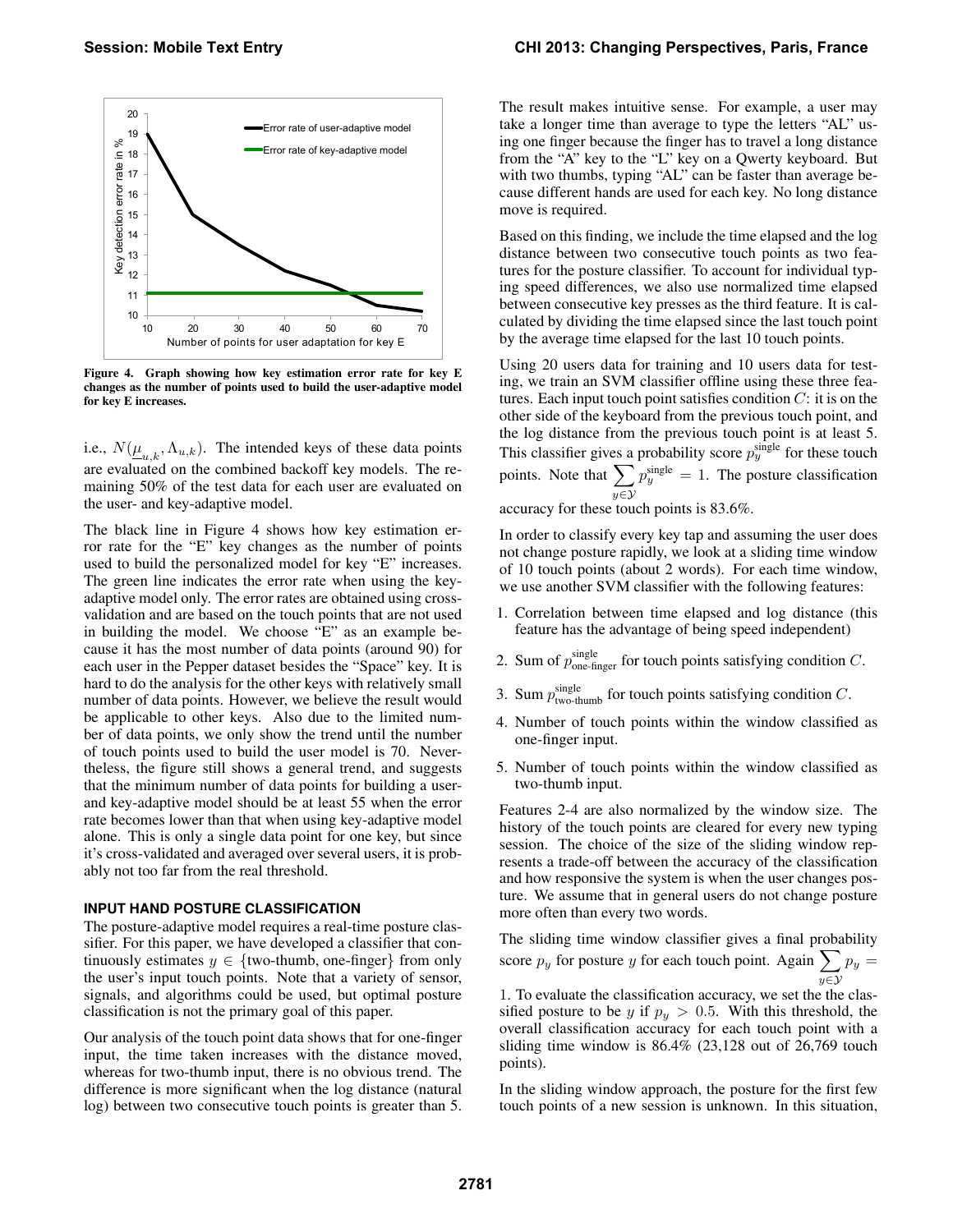| Highest level spatial model in SBM     | <b>Character</b><br>error rate<br>(SD) |
|----------------------------------------|----------------------------------------|
| Base model                             | $8.64\%$ (5.1)                         |
| Key-adaptive model                     | $8.71\%$ (5.1)                         |
| Posture- and key-adaptive model        | $8.39\%$ (5.0)                         |
| User- and key-adaptive model           | $7.62\%$ (4.8)                         |
| Posture-, user- and key-adaptive model | $7.50\%$ (4.5)                         |

<span id="page-7-0"></span>Table 2. Comparison of character error rates using the real-world implementation of the standalone SBM model across different submodels. These results are based on *inferred* postures and intended keys for building the user specific models. Results are based on 10 test users.

a system can back off to a lower level spatial model (keyadaptive or base model). Furthermore it can enable the posture adaptive spatial model only when the probability score for one posture is much higher than the other.

## **IMPLEMENTATION AND EVALUATION**

The key estimation process with the proposed SBM fits nicely with the Chain of Responsibility design pattern. Each higher level model can hold one or more references to lower level models. Given a touch point, the system queries the highest level model for a Gaussian submodel for a particular user/posture/key combination. If not present, the higher model calls the lower model, and the query propagates until a Gaussian submodel is found.

Based on this design, we implemented a prototype of SBM with online posture classification. The prototype has flags to turn on/off certain adaptive models so that we can easily compare their performance. For all the evaluations, we use 20 users' data for training both the posture classifier and the spatial models, and the other 10 users' data for testing.

## **Evaluation of Standalone SBM**

Like Findlater et al. [\[6\]](#page-9-2) and Rudchenko et al. [\[18\]](#page-9-11), we evaluate the effectiveness of the standalone SBM prototype on key estimation without a language model. Table [2](#page-7-0) and Figure [5](#page-7-1) show the comparison of character error rates using SBM with different submodels turned on. The main difference between these results and those in Table [1](#page-4-0) is that in the prototype implementation, posture is *inferred* and the user specific model is built according to *inferred* user-intended key. This means that the true identity of the intended keys are unknown which is true in a realtime application. The implication is that some of the data points used to train the posture- and/or userspecific models are inevitably erroneous. Our goal is to reduce the error as much as possible and to show that even with potential errors, the overall error rates with adaptive models are still lower than the non-adaptive one. a system can back off to a lower level spatial model (key-<br>dadpive or base model). Furthermore it can enable the positiver dataptive spatial model only when the probability scent<br>for one positure is much lingher than the o

## *Posture Adaptation*

The posture- and key-adaptive model uses the posture classification method described in the previous section. As a result, the key detection error rate for this model is compounded by the posture classification error rate.

An error in posture classification will lead to an incorrect submodel, and hence adversely affect the key detection ac-



<span id="page-7-1"></span>Figure 5. Bar plot of error rates in Table [2](#page-7-0) with error bars indicating standard error of the mean (SEM).



<span id="page-7-2"></span>Figure 6. Graph showing how key estimation error rate changes as the confidence threshold for posture classification increases.

the confidence of the classifier. The classifier's confidence can be determined by examining the pair of probability scores ( $p_{one-finger}, p_{two-thumb}$ ). We can set a threshold  $T_{posture}$  such that the input posture is classified as y only if  $P_y \geq T_{\text{posture}}$ . Otherwise the posture is treated as unknown and we backoff to a lower-level spatial model.

There is a trade-off in setting the  $T_{\text{posture}}$  threshold. When  $T_{\text{posture}}$  is higher, there will be fewer errors in posture classification, but also more touch points classified as unknown posture. No posture adaptation can be used for these touch points. Figure [6](#page-7-2) shows that there is an optimal level of the threshold beyond which the error rate increases because we can no longer take advantage of posture adaptation. The error rate in Table [2](#page-7-0) for SBM with posture- and key-adaptive model as the highest order model is obtained by setting  $T_{\text{posture}} =$ 0.94.

## *User Adaptation*

When computing the user- and key-adaptive model, for every touch point we calculate the probability for each key given the underlying spatial model. Then we use the  $(x, y)$  coordinates of the touch point to update the Gaussian model for the most probable key. Updating the Gaussian model involves comput-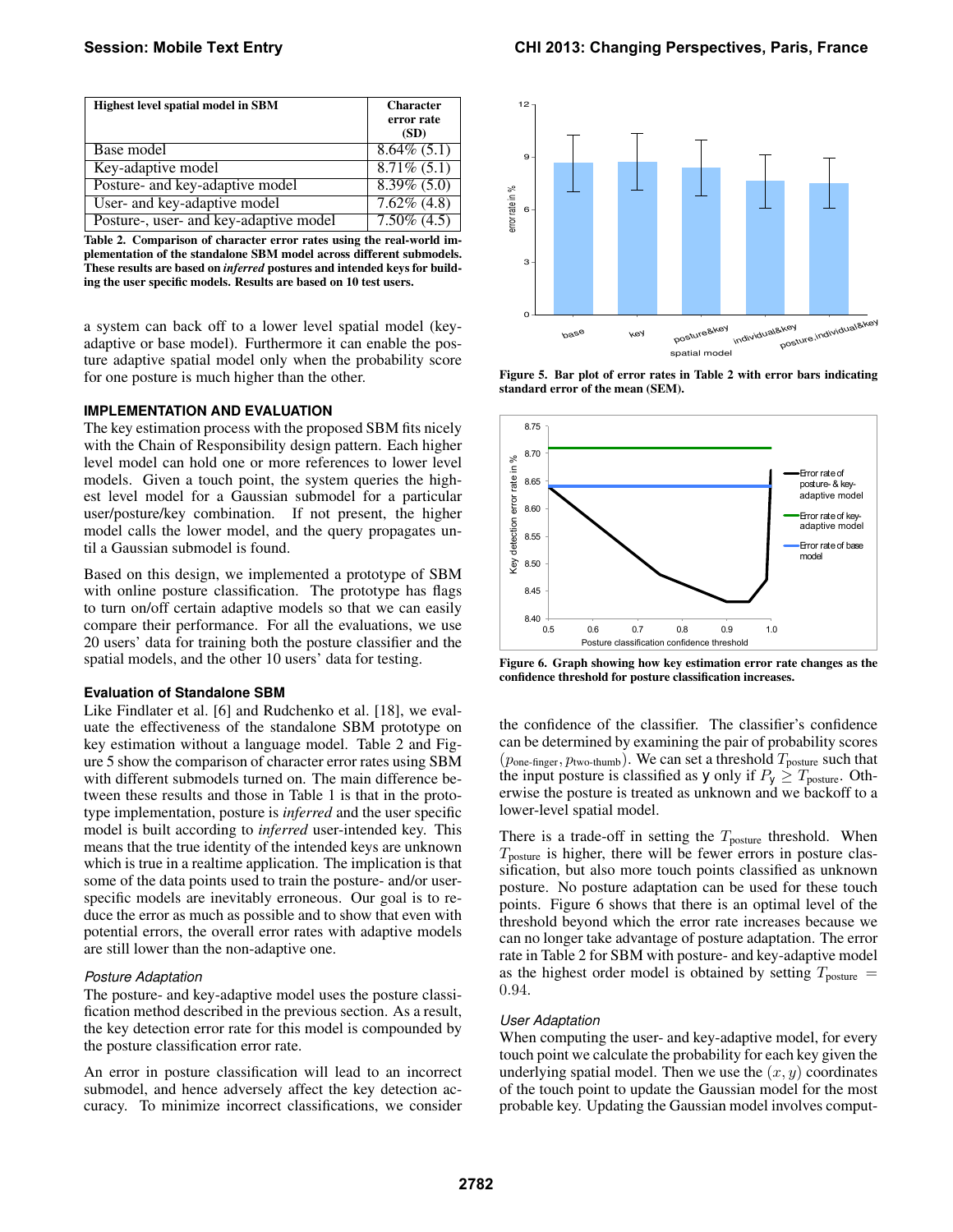

<span id="page-8-0"></span>Figure 7. Partial hierarchical model implemented in our prototype. The numbers indicate the order of the submodels to use during backoff.

ing the running average of the  $(x, y)$  offsets from the center of the key and the covariance matrices. The counter for the number of points used for a particular key Gaussian is maintained so that we know when a particular Gaussian model is *mature*. When there are not enough data points, the system backs-off to a lower level model.

We set the minimum number of points needed to build the Gaussian model for a particular key and user pair to be 50. Ideally we would want to set this number higher for better model reliability as shown in Figure [4.](#page-6-0) However the current number is limited by the amount of data available. Only about half of the keys have more than 50 data points for each user. The average number of data points per key per individual is about 80. We chose 50 as a middle ground so that there is room for individual adaptations for most of the keys. In a deployed system, the data limitation will be less of an issue since the user is continually typing. Alternatively, the system can use a user's past data to update the combined model.

# *Posture, User, and Key Adaptation*

Tying everything together, the last row in Table [2](#page-7-0) shows the error rate when the highest level model is posture-, user- and key-adaptive. It reduces the error rate of the base model by 13.2%  $((8.64 - 7.50)/8.64)$ . The reduction is significant based on the two-sample one-sided paired t-test  $(t(9) = 2.58$ ,  $p = 0.015$ .

Figure [7](#page-8-0) shows the backoff mechanism when there is insufficient data for the highest level model. The results based on the Pepper dataset in the "Comparison of Spatial Models" section suggest that we can give higher priority to the userand key-adaptive model when there is not enough data for the highest level model. If there are still not enough data for that, we can further backoff to the posture- and key-adaptive model.

Note that because the dataset is a between-subjects study, we cannot study the full effect of posture adaptation for each individual. We believe that there could be additional improvement, but further study is required to verify it.

# **DISCUSSION AND FUTURE WORK**

We have shown the potential of posture, user, and key adaptation for improving key estimation. An important limitation of our exploration thus far has been the constraints of the Pepper dataset. To advance this line of work further we need more data than is typically available from lab experiments. Methods such as real-use logging and game playing [\[18\]](#page-9-11) can be employed to gather a large body of data. With this scale of data, the specific (sub)models, the backoff procedure and sequence, and the parameters learned from the data may change and be better optimized in the future.

In our proposed SBM, we switch from a more general to a more specific submodel when a certain threshold of confidence is reached or enough data points are collected. This is a binary decision, i.e., a submodel is either used or it is not. Alternatively, we can employ a mixture model that is a weighted average of the general and the specific submodels (i.e., using soft decisions), with the relative weight of the specific submodel increasing as confidence in it increases. We have started to experiment with this approach for user adaptation, i.e., combining the individual data points with the combined model from the very beginning instead of waiting until enough individual data points have been collected. Our preliminary studies have not shown a substantial difference, but our ongoing investigations may yield better results. It is also worth noting that even though the mixture model approach may not improve accuracy, it may provide a more gradual transition between submodels and hence may provide a less disruptive user experience.

Once more data are collected to improve the SBM, more user studies can be run to validate how the system improves user typing accuracy and speed. Of particular interest is how users adapt their behavior to the SBM. For example, since posture adaptation can tolerate different shifts left or right, might users respond by shifting their touch positions even further? Will users adopt the tactic of choosing one posture and sticking to it in order to increase the system's accuracy, and would it be desirable for them to do so? Might the sudden switch by the system from one model to another disrupt interaction by making the input method less predictable? All these are interesting HCI questions to be explored.

In our analysis, we only considered right-handed users. For left-handed users, we expect the posture-adaptive models would be different, for example, the horizontal offsets would be in the opposite direction. This means we also need a mechanism to identify the handedness of the user which is also an interesting aspect of the future work.

In this work, we combined the index-finger and one-thumb data together because with the current touchscreen phones it is difficult to reliably distinguish the two postures. But it may be possible to identify them by augmenting the capacitive sensing with a range of frequencies that can help identify different kinds of hand grips [\[19\]](#page-9-21). Another possibility is to add a widget to the keyboard that allows the user to optionally specify what posture they are currently using. While this method can eliminate the posture prediction error, it does so at the expense of overhead for the user. It would be interest